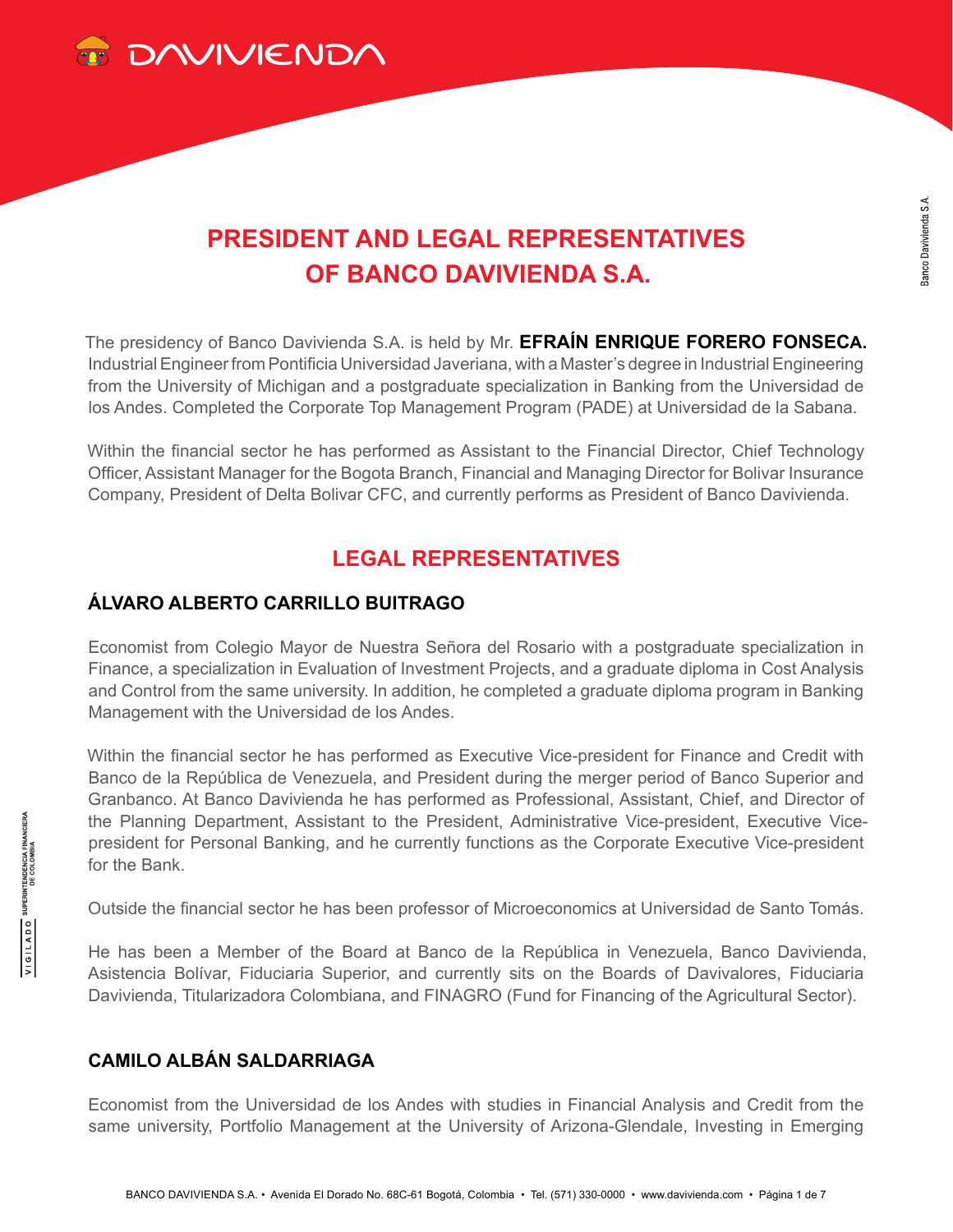

Markets at Morgan Stanley New York, Financial Compliance Installment Programs at the Bogota Stock Exchange, Strategic Management and Banking Management I and II at the Universidad de los Andes, and World Class Management at INALDE Business School.

Within the financial sector he has performed as Currency Desk Broker and Planning Analyst for Credit and Investments at Colseguros-Invercredito, Financial Manager at Luis Soto S.A., President of Davivalores S.A., Vice-president of Corporate Business at Banco Davivienda, and currently he is the Vice-president for Mortgages and Construction at the same Bank.

He has been a Member of the Board at the Guarantee Fund of the Bogota Stock Exchange, The Bogota Stock Exchange, and the Maria Teresa Roldan Foundation, and he currently sits on the Boards of Davivalores S.A., Promotora La Alborada S.A., Clinica de Marly S.A. and Fiducafe (Fiduciary).

# **JAIME ALONSO CASTAÑEDA ROLDÁN**

Business Administrator from Universidad EAFIT with a Master's of International Business degree from Western University, Sidney, Australia.

Within the financial sector he has performed as Chief of the Currencies Division and Chief of the Treasury Department at Banco Industrial Colombiano, Vice- president for Treasury at Banco Cafetero during liquidation and of Granbanco S.A. Currently he is the Vice-president for Treasury at Banco Davivienda.

He has been a Member of the Board at Leasing Bancolombia S.A. and Leasing de Colombia. Currently he sits on the Boards of Fiducafé S.A and DECEVAL S.A. (Central Securities Depository of Colombia).

# **JOSÉ RODRIGO ARANGO ECHEVERRI**

Economist from the Universidad de Antioquia with a Master's degree in Marketing from Instituto Tecnológico de Monterrey - México.

Within the financial sector he has performed as Analyst, Department Head and Regional Manager for Corporate Banking at Bancolombia S.A., General Manager of ALAMBIC, Planning Director for Almacenar, and Commercial Vice-president at Granbanco. Currently he is the Vice-president for Commercial Enterprise at Banco Davivienda.

He has been a Member of the Board at ALMABIC and Fiduciaria Bancolombia, and currently sits of the Boards of Fiducafe S.A. and Almacenar.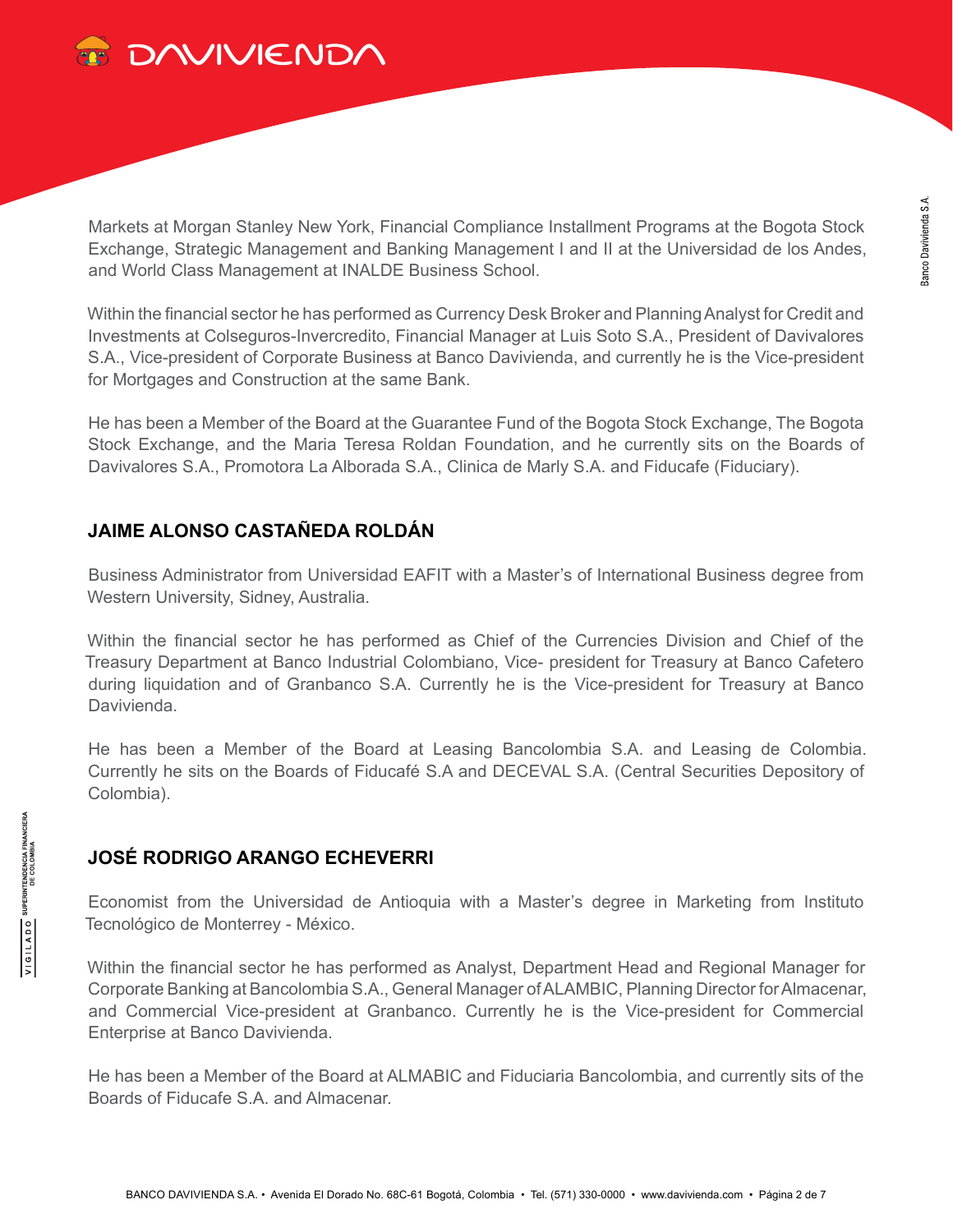

# **LUZ MARITZA PÉREZ BERMÚDEZ**

Industrial Engineer from the Pontificia Universidad Javeriana, with a specialization in Finance and Banking from Universidad de los Andes. Completed the Banking Marketing and Advanced Banking Management Program at Universidad de los Andes, and the Product and Design Management and Marketing Plan Implementation at INCOLDA.

She has performed in the financial sector as Marketing Manager for Delta Bolivar and Assistant to the President at Davivienda, and currently she is the Executive Vice-president for Personal Banking and Marketing at the Bank.

# **ÁLVARO MONTERO AGÓN**

Lawyer from Universidad Nacional de Colombia, with a Specialization in Financial Law from Universidad de los Andes, and master's degree in management and management of social security systems from the University of Alcalá de Henares. In addition, has more than 20 years of experience as a teacher in some Colombian universities, including the Pontificia Universidad Javeriana and the Externado University of Colombia.

Within the financial sector he has over 23 years of experience in the financial sector, insurance and pension systems in Colombia and Mexico. He previously served as a consultant and an advisor for financial entities including The World Bank and Skandia. Also, he was the Legal Vice President, of Legal Compliance and Prevention of Financial Crimes at Skandia.

Since 2019 is our Legal Vice President.

# **MARTHA LUZ ECHEVERRI DÍAZ**

Psychologist from Universidad de los Andes, MBA from Universidad Pontificia Comillas in Madrid, and trained as a professional coach.

She worked with BBVA Group for six years, leading the Human Resources area at Corfigan and BBVA Insurance. Subsequently, she worked at Microsoft as Human Resources Manager for Colombia, also leading its Andean Region Development Strategy.

Between 2007 and 2017 she was Ericsson's Vice President of Human Resources for Latin America and the Caribbean, successfully integrating four market units into a single region. In this role, she designed and implemented the Human Resources strategy, covering operations in 43 countries and ensuring the area's strategic impact on the business.

**SUPERINTENDENCIA FINANCIERA**<br>DE COLOMBIA

OQV1191A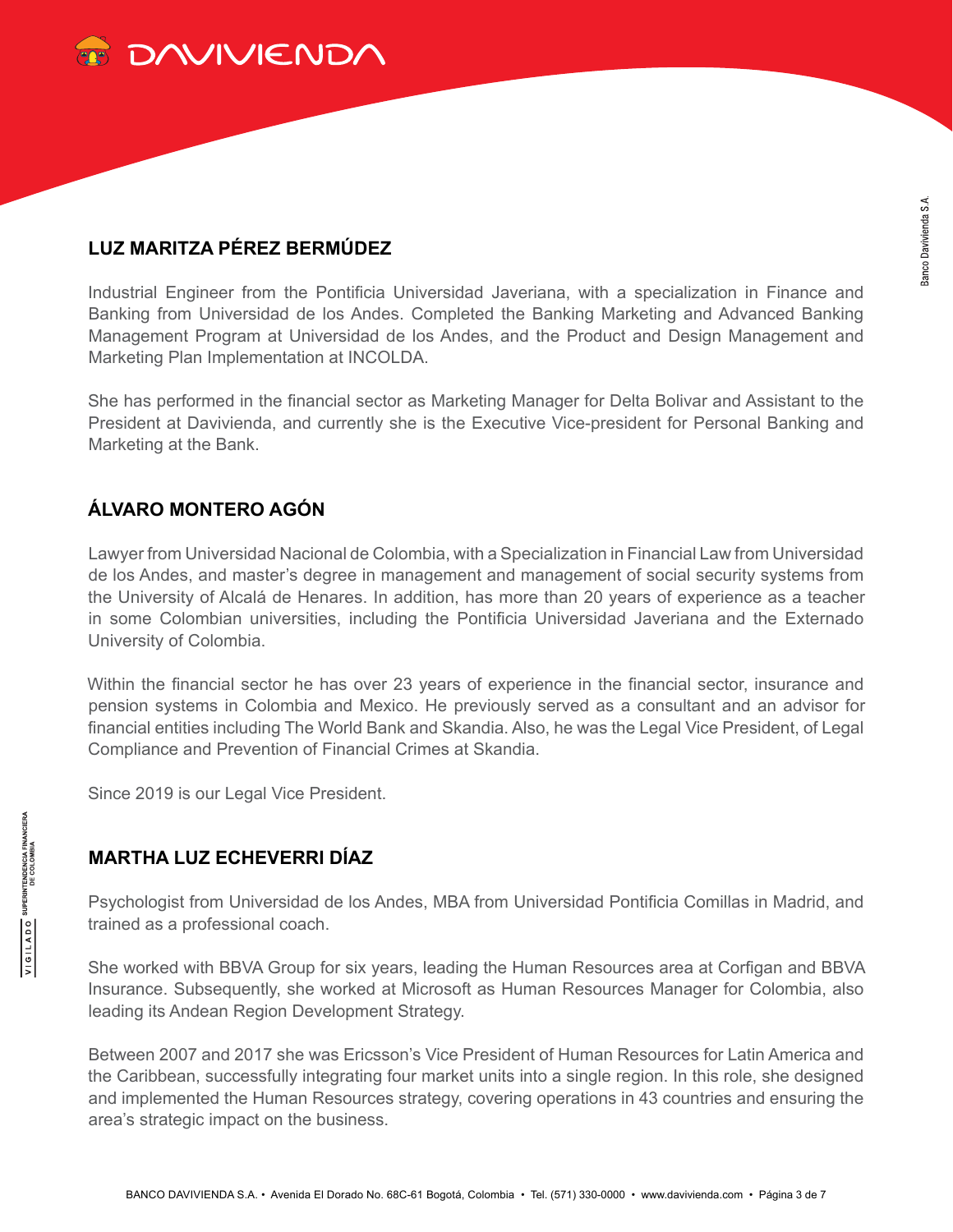

She joined Davivienda in September 2017 as Vice President of Human and Administrative Talent, with the challenge of supporting the Bank's digital transformation from the talent perspective.

# **RICARDO LEÓN OTERO**

Systems Engineer from Universidad Piloto de Colombia with a specialization in Finance from the Universidad de los Andes.

Within the financial sector he has performed as Secretary for Development, Technical Delegate and Technical Director of the Financial Superintendence, Vice- president for Operations and Systems and SARC [Credit Risk Management System] Director for Banco Cafetero during liquidation, and Vicepresident for Operations and Systems at Granbanco S.A., He currently serves as Executive Vice President for Risk and Financial Control.

He has been a Member of the Board at the Securities Market Supervision Committee and Fiducafe S.A., and currently sits on the Board of ACH Colombia.

#### **PEDRO ALEJANDRO URIBE TORRES**

Industrial Engineer from the Universidad de los Andes with a specialization in Finance from the same. Completed the Advanced Medex Program at INALDE Business School.

Within the financial sector he has performed as Executive Advisor at Seguros Bolivar, and at Banco Davivienda as Management and Credit Cards Professional, Coordinator of Information Systems for Credit Cards, Risk Management System Coordinator, Project Planning Coordinator, Chief of the Planning and Risk Department, and Vice-president for Means of Payment. Currently he serves as the Executive International Vice-president.

He has been a Member of the Board at BETA and at Fiduciaria Davivienda, and he currently sits on the Board of Fiducafe.

#### **JORGE ALBERTO ABISAMBRA RUÍZ**

Lawyer from the Pontificia Universidad Javeriana.

Within the financial sector he has performed as Regional Manager for Banco Colmena, Director of Special Affairs for the Instituto de Fomento Industrial en Liquidación, Regional Director for Granbanco, and Commercial Director for SMEs and Public Banking at Banco Davivienda. Currently he is the Commercial Director for Corporate Banking at Banco Davivienda.

**SUPERINTENDENCIA FINANCIERA**<br>DE COLOMBIA

OQV1191A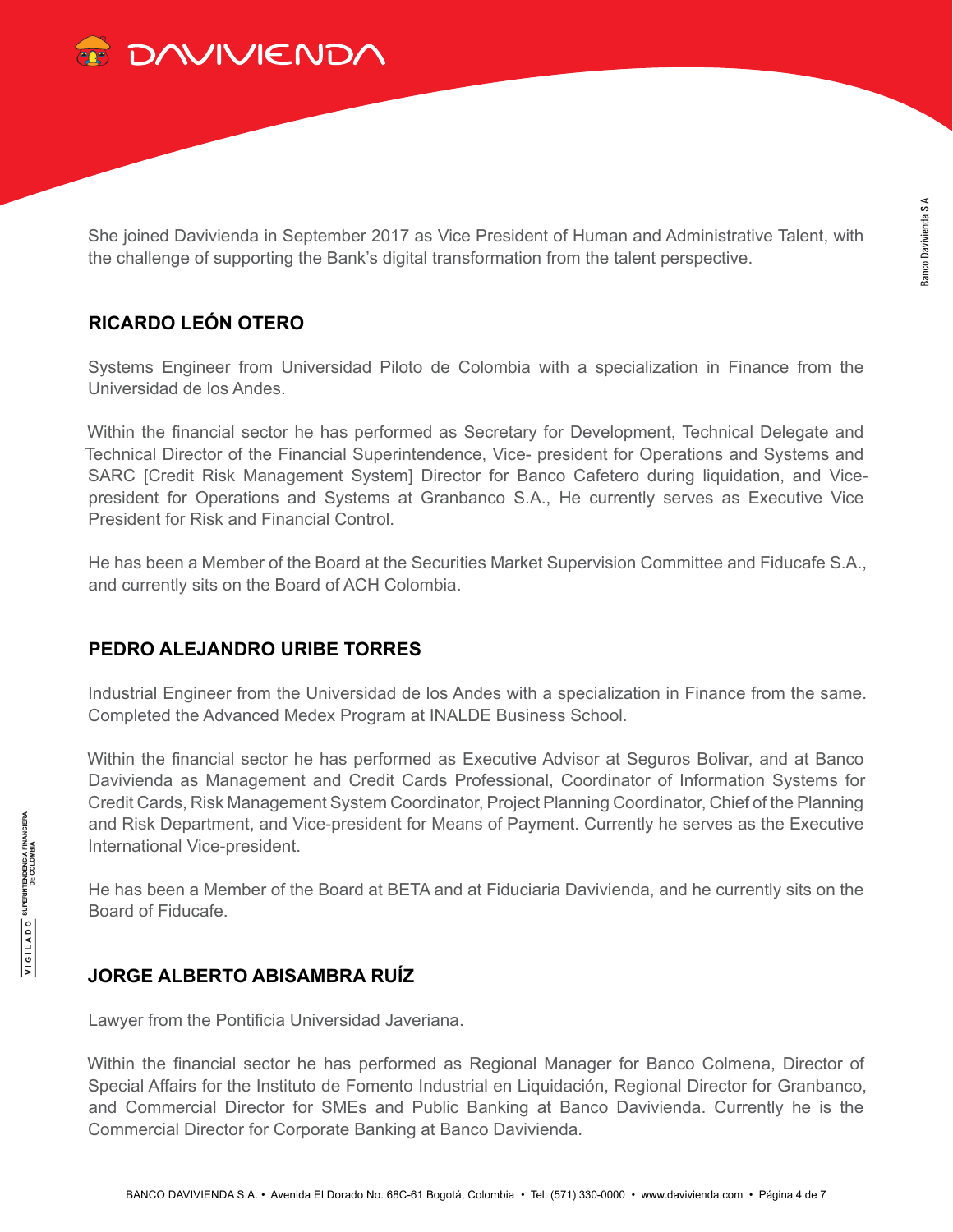

Outside the financial sector he was an Advisor for the State of Cundinamarca at the National Registry for Civil Status.

He has been an alternate Member of the Board for Fiducafe S.A.

# **FELIX ROZO CAGUA**

Economist from the Universidad Santo Tomás with an MBA from the Universidad de los Andes. He studied the Banking Management Program at the Universidad de los Andes.

Within the financial sector, he has served as Head of Offices, Administrative Coordinator, National Head of Collections, Director of Transaction Services, Director of the Projects Office at Banco Davivienda, and currently he is Vice President of Operations of Davivienda.

# **ALBERTO PATRICIO MELO GUERRERO**

Civil Engineer in Electronics from Universidad Técnica Federico Santa María de Chile.

Within the financial sector, he has served as Deputy Director of Technological Development at Banco de Santiago, Central Manager for Central Services and Technology of Banco Santander Peru, Systems Operations Manager for Banco Santander Chile, Executive Superintendent of Technology of Banco Santander Banespa Brazil, Operations and Technology Division Manager of Banco de Chile, Currently, Executive Vice President for Media at Banco Davivienda.

Outside the financial sector, he was Manager of Professional Services at NCR Chile, COO and Managing Director at Compañía de Seguros de Vida Santander S.A., General Manager at Altec Chile SA and General Manager at Altec Brasil, Sao Paulo, Brazil.

# **REINALDO ROMERO GÓMEZ**

Industrial Engineer from the Universidad Católica de Colombia, with a specialization in Finance at the Universidad del Rosario and a Diploma Program in Banking Management from the Universidad de Los Andes.

Within the financial sector, he has worked at Banco Davivienda as Coordinator of Management Information Systems; Head of the Corporate Risk Department; Director of Corporate Credit; Director of SME, Official and Special Business Credit; and Vice President of International Credit. Currently, he serves as Vice President of Corporate Credit.

**SUPERINTENDENCIA FINANCIERA**<br>DE COLOMBIA

OQV1191A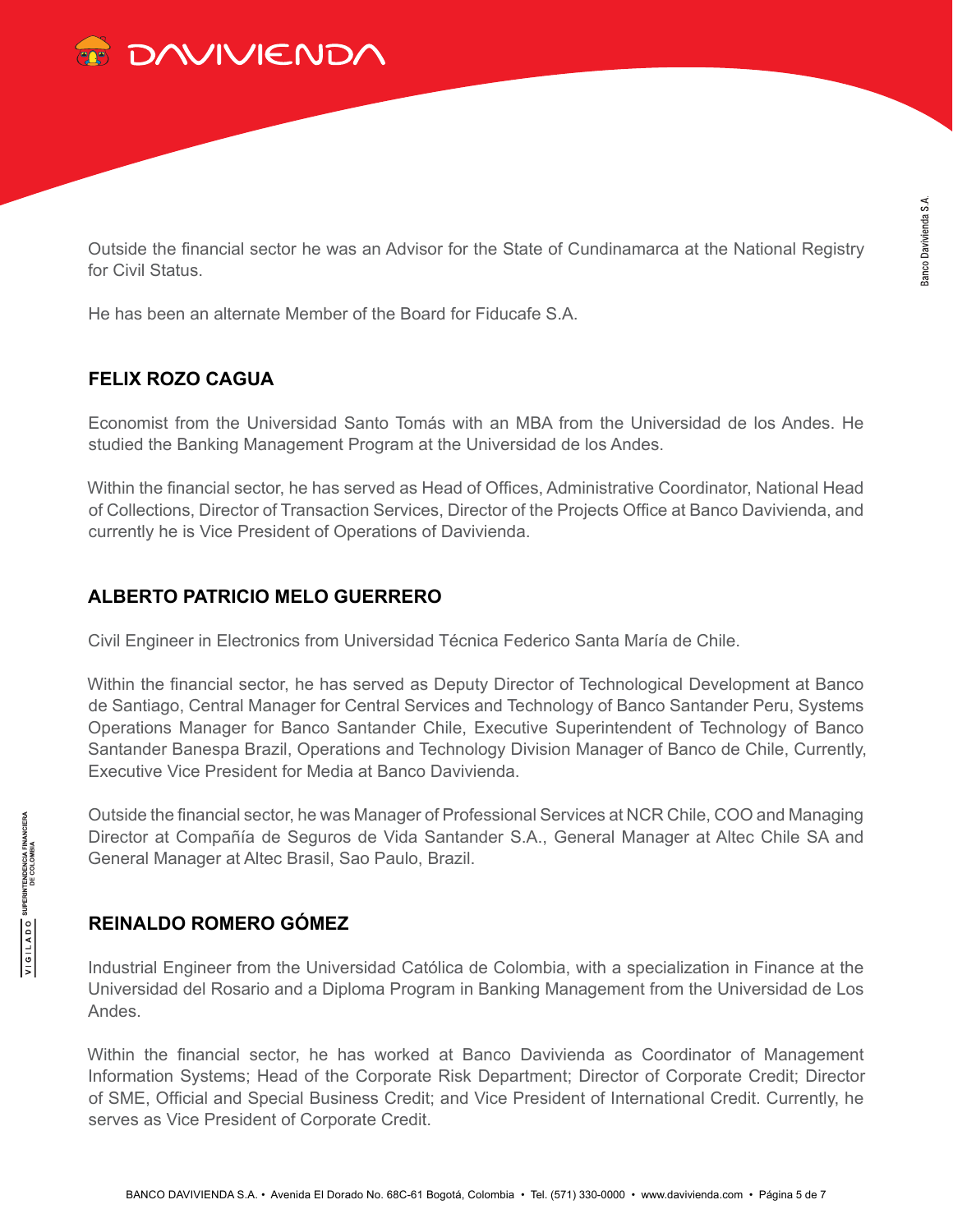

#### **JORGE HORACIO ROJAS DUMIT**

Industrial engineer from Universidad Javeriana, with a specialization in Finance from Universidad EAFIT-CESA INCOLDA, and Senior Management Program from PADE-INALDE.

Mr. Rojas has over 27 years experience in financial sector entities such as Diners Club Colombia, Diamante CFC, Fiduciaria Union and Grupo Colpatria, where he held various positions in the Treasury, Finance and Commercial areas. His most recent positions have been as President of Leasing Bolívar S.A., Vice President of Corporate and International Banking at Banco Colpatria, and currently Vice President of Corporate Enterprises at Banco Davivienda.

He has served as a member of the Board of Mineros S.A., Banco Colpatria, ACH Colombia S.A. and Davivalores S.A.

# **JUAN CARLOS HERNÁNDEZ NÚÑEZ**

Public Accountant from Universidad Javeriana with a specialization in Financial Management from the same university.

Within the financial sector, he has served as Accounting and Tax Manager at Banco de Occidente S.A., Controller at Citibank Colombia S.A., Accounting and Tax Manager for HSBC Colombia S.A., and Director of Accounting and Taxes at Sociedad Fiduciaria Anglo S.A., among other posts.

Currently he serves as the Accounting and Tax Vice-President for Banco Davivienda.